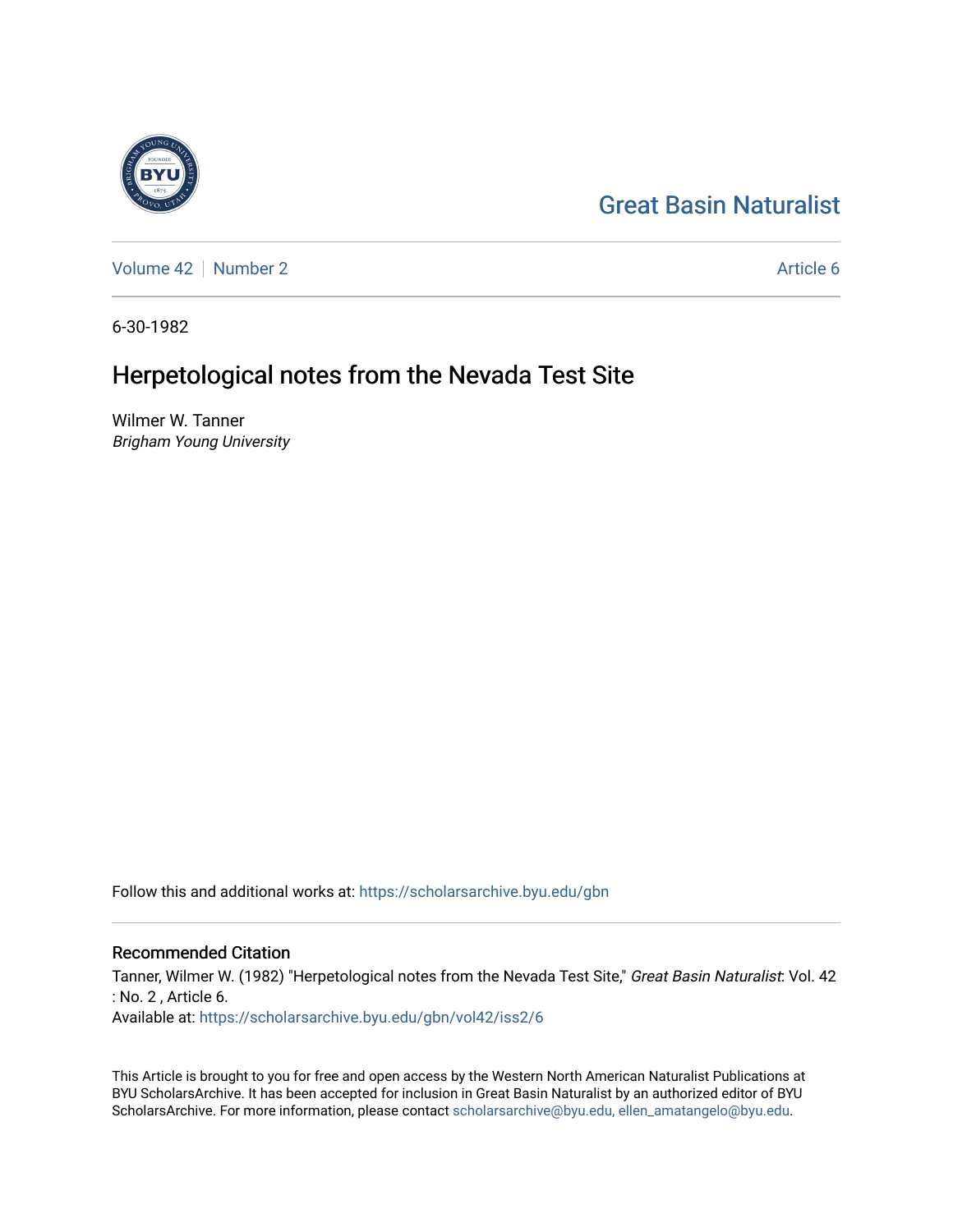# HERPETOLOGICAL NOTES FROM THE NEVADA TEST SITE

Wilmer W. Tanner'

ABSTRACT.- During the years 1965-1971, considerable data were gathered that included information concerning species not previously reported. These included Chionactis occipatalis talpina, Coleonyx variegatus utahensis, Crotaphytus collaris bicinctores, Cnemidophorus tigris tigris, and Sauromalus obesus obesus. Although complete information concerning their life histories is not reported, some information concerning growth and reproduction is included.

The following notes were made by Mr. Ronald L. Morris, Dr. John E. Krogh, or the author and represent our findings concerning species found in our NTS study plots not re ported previously. Several of our study plots provided some data on species that were not intensively studied or the limited data did not seemingly justify, at that time, consideration. It was our intent to gather additional data; however, this was not possible, and <sup>I</sup> am, therefore, presenting those data which are considered to have value.

Study plots were originally established for the express purpose of examining in as much detail as possible the life histories and habitats of the more abundant species. Thus, Rainier Mesa provided data on Sceloporus oc cidentalis and Uta stansburiana (Tanner and Hopkin 1972, Tanner 1972). Three study plots in Frenchman Flat examined Crota phytus wislizeni (Tanner and Krogh 1974), Phrynosoma platyrhinos (Tanner and Krogh 1973), and Callisaurus draconoides (Tanner and Krogh 1975). Data from the Mercury Valley plot were included in some of the re ports listed above.

In three of the five study plots, can pitfall traps were used; this enabled us to at least sample most of the species, particularly small lizards and snakes, that occurred in the habitat being studied. In the other two plots liz ards were caught and marked by means of a noose.

At the Frenchman Flat Plot 2 (a rocky hill completely surrounded by desert flats and sit uated west of the Mercury highway and south of the Kane Springs road), small populations of Crotaphytus collaris and Sauroradus obesus were studied. At the Mercury Valley plot some data were obtained for Coleonyx variegatus and Chionactis occipatalis. Although only fragmentary data are presented, it does seemingly have merit.

## Chionactis occipatalis talpina Klauber

We marked <sup>62</sup> individuals; of these <sup>5</sup> were recaptured once, and one twice. All recaptures were within 40 to 180 feet of the origi nal capture, and 4 were recaptured two years after the original capture. Although these data do not substantiate <sup>a</sup> home range, they do indicate <sup>a</sup> relatively small "homing" area for this species. The can traps were set 40 feet apart in rows of 10 traps, and in rows numbered from A to T. Number 16, <sup>a</sup> young adult (S-V 225 mm), moved from G-8 (15 June 1966) to F-3 (5 August 1967) and to C-5 (5 June 1968).

The smallest individual marked was <sup>a</sup> hatchling marked 28 August 1969 with a S-V of <sup>109</sup> mm. The largest female was <sup>291</sup> mm S-V and the largest male was 287 mm. Indi viduals were considered adults if they were 250 or more in S-V length. Weight of adults varied with size and, in females, before eggs were layed. In adults, weights ranged from 6 to 10.4 grams.

#### Growth

Three of those recaptured were juveniles or subadults and show the following growth:

<sup>&#</sup>x27;Life Science Museum, Brigham Young University, Provo, Utah 84602.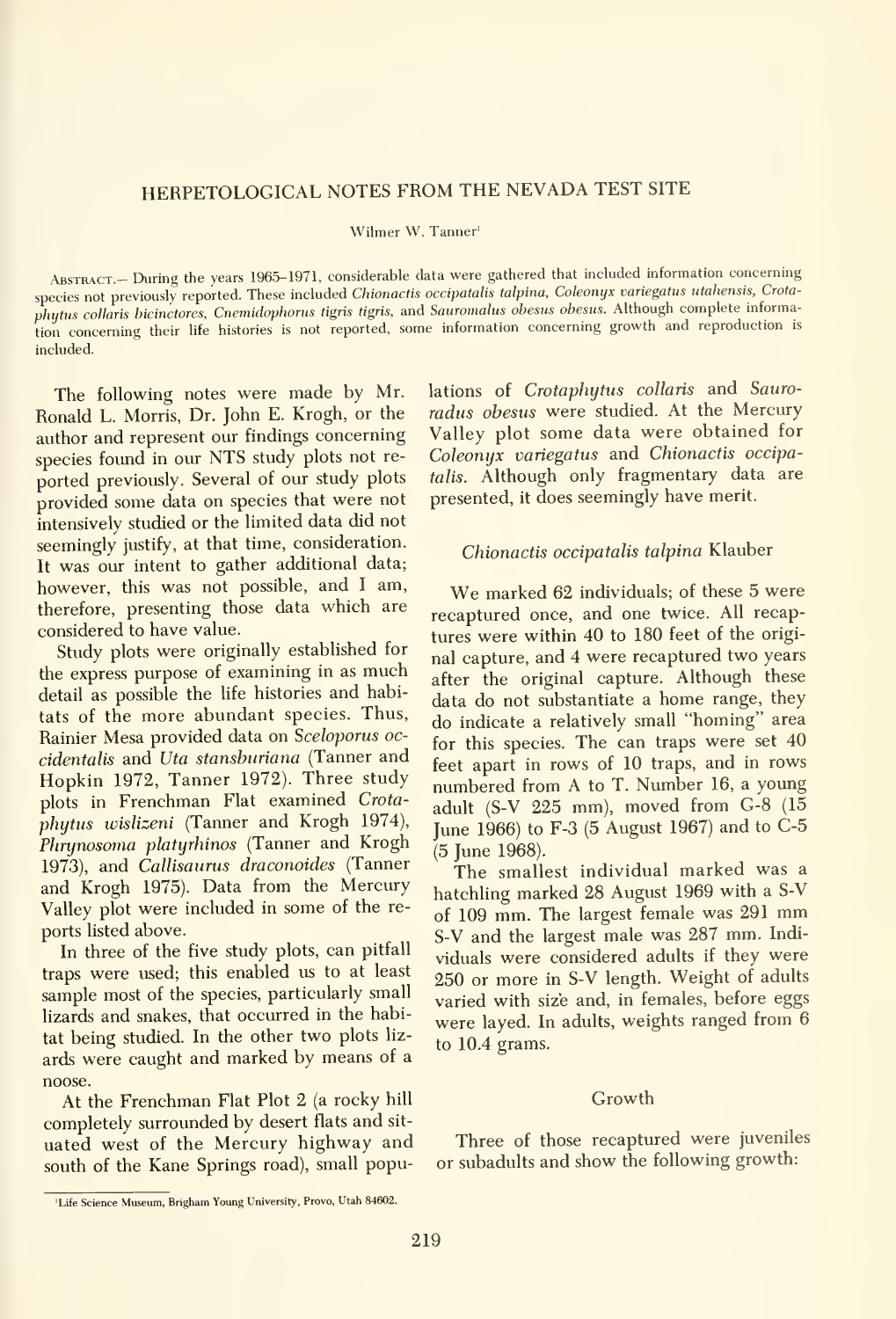No. 7 marked 15 August 1965 S-V 215 mm. Recaptured <sup>5</sup> June <sup>1967</sup> S-V <sup>236</sup> mm growth, 21 mm in 211/2 months.

No. 12 marked 3 June 1966 S-V 239 mm. Recaptured <sup>5</sup> June <sup>1968</sup> S-V <sup>251</sup> mm growth, <sup>12</sup> mm in <sup>24</sup> months.

No. 16 marked 15 June 1966 S-V 225 mm. Recaptured 5 August 1967 S-V 250 mm. Re captured <sup>5</sup> June <sup>1968</sup> S-V <sup>251</sup> mm growth,  $25 \text{ mm}$  in  $13\%$  months.

Growth after individuals attain <sup>250</sup> mm in S-V length is seemingly slowed to <sup>a</sup> few mm per season, or, as in number 16, growth of no more than <sup>1</sup> mm in <sup>24</sup> months. Our data in dicate that subadults may grow 0.5 to <sup>2</sup> mm per month, and show that from hatching to the largest adults they provide a S-V growth of approximately <sup>180</sup> mm. We do no <sup>t</sup> have any data on longevity.

#### Coleonyx variegatus utahensis Klauber

At the Mercury Valley study plot we marked 115 individuals, and of these 33 were recaptured; 23 once, 7 twice, 2 three, and one five times. These data do not provide suf ficient information to establish with certainty <sup>a</sup> home range size for this species. We conclude this in spite of the fact that many indi viduals were recaptured not far from their original capture, but only a few were recaptured more than twice. Those recaptured three or more times during two or more years do indicate <sup>a</sup> relatively small home range.

Females were gravid during July and early August in 1965. Hatchlings were seen in August. The earliest seen by us was 10 August 1966. Hatchlings during August (10th to 30th) from 1965-1969 range in size from 32 to 40 mm. It is assumed that the larger hatchlings seen in late August had been extant for several weeks, thus accounting for their larger size. Twelve juveniles caught in June mm. Growth of hatchlings continues into September and begins again in April or early May; this accounts for the <sup>10</sup> to <sup>15</sup> mm of added growth seen in June.

Growth continues so that by August most juveniles have reached <sup>a</sup> S-V length of at least <sup>60</sup> mm, and by the next June are be tween 65 to 70 mm, most nearing 70 mm.

The largest female individual seen measured <sup>73</sup> mm in S-V, was gravid, and weighed <sup>6</sup> grams on <sup>1</sup> August 1965.

### Crotaphytus collaris bicinctores Smith & Tanner Great Basin Collared Lizard

Five adults were marked in 1965-1966 at the Frenchman Flat Plot 2. Each of these were recaptured or observed many times until the plot was closed in 1971. The habitat is a rocky ridge approximately 500 yards long and about half as wide. It rises to <sup>a</sup> peak in the middle and was used during the open air atomic testings as an observation point. On its top was <sup>a</sup> pole, which we refer to as the flag pole. Because of the openness of the habitat, the lizards moved over large areas within <sup>a</sup> loosely considered home range; this was quite in contrast to the limited space avail able to lizards in the study by Fitch (1956). Number <sup>5</sup> was observed during five years and traversed the southeastern side of the ridge, a linear distance of 680 feet. Although the others were not observed to travel this far, the home ranges, if indeed such occur, were large. There was an overlapping of ranges, even by males, a condition perhaps related to the openness of the large range and the small number of individuals present. We assumed the small population to be related to the food supply. We did not see many insects, and <sup>a</sup> population of Sceloporus majester shared the habitat and the food.

The lizards were easily spotted on rocks, usually on those higher than others nearby. They were not easily frightened, so we could observe them at close range. On 9 June 1966 we observed number 2, an adul t male, vigorously active around a large rock near the flag pole (F-10). As we approached the rock, we noted a swarm of flying ants around the rock, and as the ants fluttered and tumbled over and down the rock, they were eaten by the lizard. At times he would feed on four to six ants in rapid succession, when they were available at the base of the rock. He would jump to capture flying ants if others were not available on the ground. He was relatively tame and paid little attention to us, even though we were only <sup>a</sup> few feet away.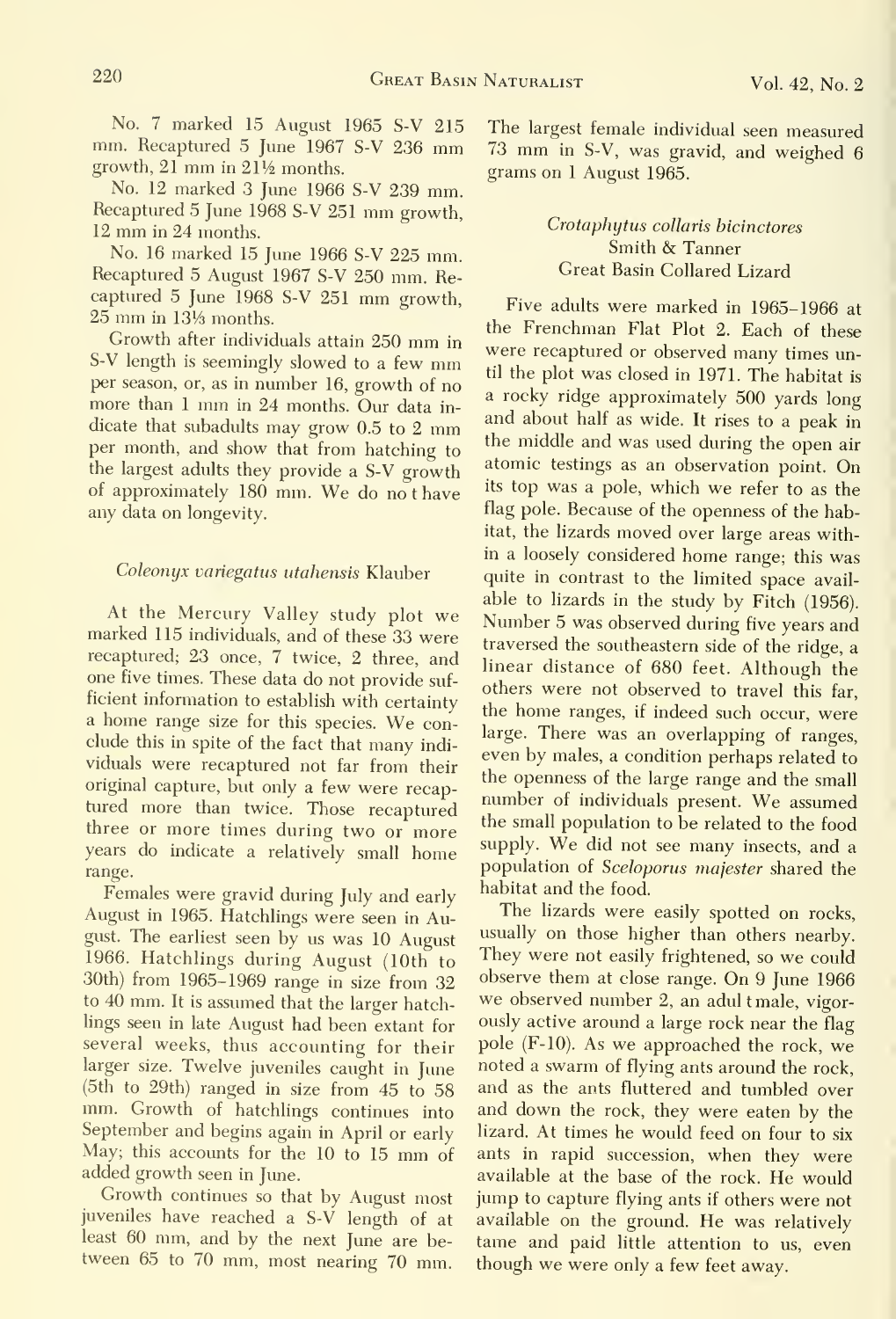On 1 July 1966, number 1, an adult female, was recaptured at G-6; on being released she moved up the ridge to F-10 and soon thereafter was observed eating flying ants that were still swarming on a rock near the flag pole.

The basking lizards were seen to leave their rock perch and chase a short distance, and then return. Number 5, an adult female, was observed on a rock near H-11 (about 100 feet from the flag pole); after observing for some time, we threw small rocks near her, and each time she responded by rushing to the spot where the rock lit. We were about 40 feet away, and by continuing to throw pebbles we were able to draw her right up to us. Each time after chasing a rock she would perch on <sup>a</sup> nearby rock and watch. Our observations of feeding activities compare similarly to those of Fitch (1956), and indicate a series of similar activity and feeding behaviors.

We did not see hatchings at this plot, al though each of the females was observed to be gravid on 29 June 1966. Growth was observed in three, with numbers 2 and 3 (who were <sup>103</sup> and <sup>89</sup> mm in S-V length) showing no growth. Number <sup>5</sup> was <sup>79</sup> mm in S-V on <sup>12</sup> June 19667, and had grown to <sup>95</sup> mm on 15 May 1971. Weight during this same period increased from 21 to 28.8 grams; only gravid females weighed more (number 3 on 12 June 1966 weighed 33 grams).

Although we do not have data for complete growth and longevity, we do recognize this species as one with perhaps as long or longer life span than other lizards at this plot, except for Sauromalus. By comparing the size of number  $5(79 \text{ mm})$  to specimens in our  $\frac{\text{m}}{\text{May}}$  and  $\frac{\text{J}}{\text{Jup}}$ . preserved collection, we were not able to de termine if she was nearing one or two years. Her size would represent only one year if based on data for the eastern subspecies (Fitch 1956). The study by Fitch shows rapid growth, with some individuals reaching full adult size in one year, an indication of abundant food and perhaps more favorable cli matic conditions. The desert foothills and valleys of the Frenchman Flat area (Tanner and Hopkin 1972, Fig. 4) are dry and hot for most of June through September, with only an occasional thunderstorm. This not only affects the activities of the lizards, but also

seemingly dries up the vegetation and may reduce the availability of insect food. In spite of the fact that the two studies are of two widely separated, distinct subspecies, we believe that environmental factors are extremely important in providing the differences in growth rate. When last seen, number 5 (15 May 1971) was in apparent good health and was either in her sixth or seventh year.

## Cnemidophorus tigris tigris Baird & Girard Great Basin Whiptail

Our field data concerning reproduction, growth, and longevity confirm previous studies such as those of Tanner and Jorgenson (1963), McCoy and Hoddenbach (1966), Burkholder and Walter (1973), and Turner, Medica, Lannom, and Hoddenbach (1969). The study by Tanner and Jorgenson (1963) suggested that aestivation, or early hibernation, occurs in early summer. We have observed this during a five-year study of populations at our study plots in Frenchman Flat and Mercury Valley. At both plots there was <sup>a</sup> noticeable reduction in the number of adults seen beginning in mid-July; the last adults were seen occasionally until mid-August. The latest record we have of an adult (92 mm S-V) was <sup>26</sup> August 1965. During August, hatchlings and second-year juveniles are seen, but by September only the year's hatchlings, ranging in size from <sup>40</sup> to <sup>55</sup> mm in S-V length, are seen. This does not mean that an occasional adult may not be seen, but our record indicates that a decided reduction in activity occurs each year beginning in mid-July. By far the greatest activity is in

We also noted that adult individuals marked in June or July, and then recaptured in April or May (soon after becoming active the next year), invariably had lost several grams of weight. Examples are toe-mark number 2-4, 8 June 1967, S-V 91, weight 24.8 grams; recaptured 7 April 1968, S-V 88, weight 20.8 grams. This individual was seen again on 4 May 1968 with a S-V of 93 and 23.1 grams. Number 1-6 marked 7 June 1966, S-V 99, weight 26 grams, recaptured 7 April 1968, S-V 96, weight 25 grams. Our data suggest that the early hibernation has the effect